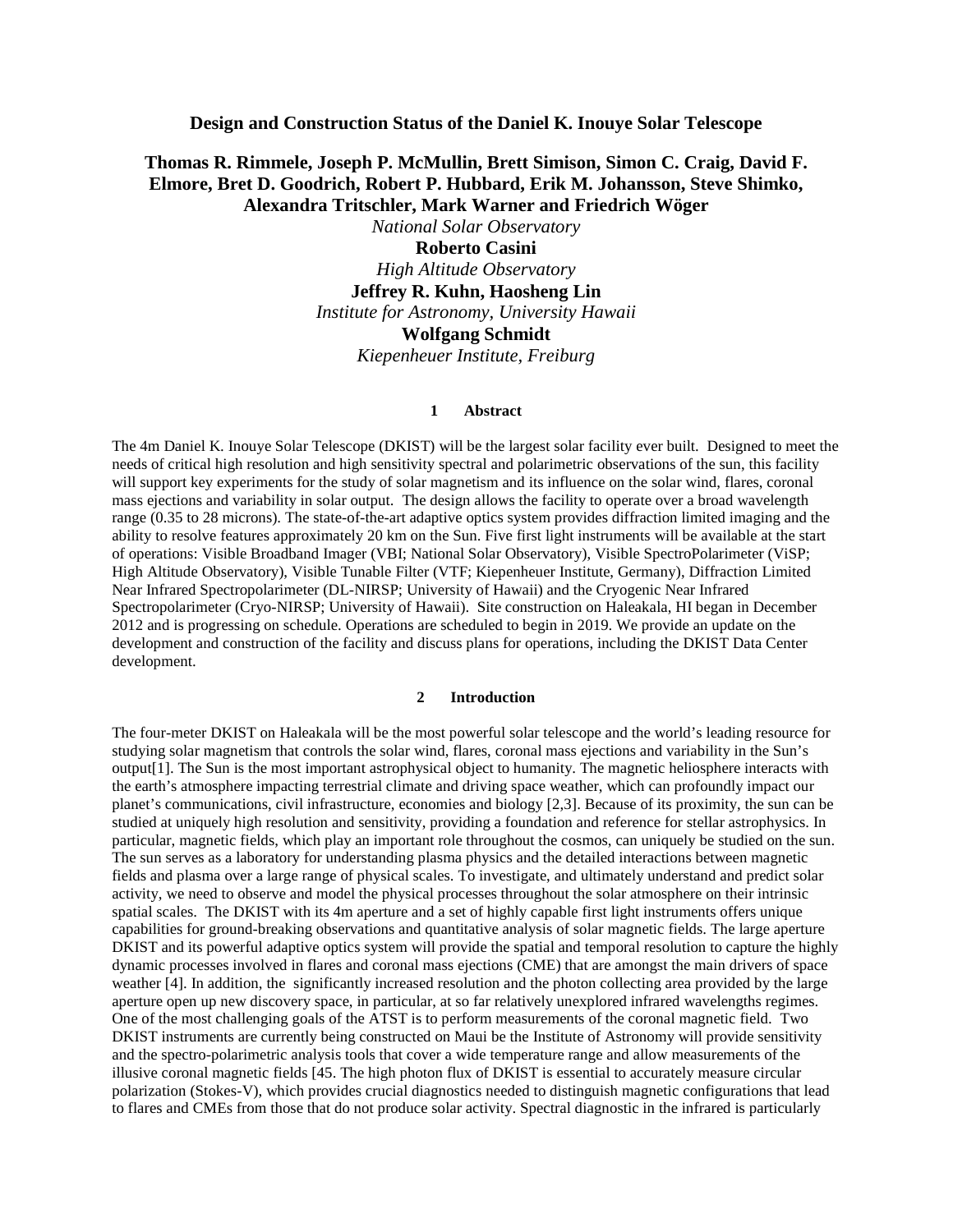attractive for coronal spectroscopy and magnetometry due to low sky and instrumental background and relatively bright mid-IR coronal emission lines.

There are many technical challenges involved in building a four meter solar telescope [6], including developing a high order adaptive optics system which operates at visible wavelengths and during challenging daytime seeing conditions, thermal control of facility and virtually all optical components, manufacturing the off-axis primary and the telescope mount structure that enables pointing and tracking with very high precision and accuracy.

This paper reviews the design, capabilities and construction status of the DKIST and its first light instruments, which can be operated individually or as a system and thus will provide a wealth of observational information that promises to significantly advance our knowledge of the sun and its magnetic field.

### **3 FACILITY OVERVIEW**

Fig. 1 shows a rendering of the DKIST facility and its main subsystems. The main telescope is a 4m off-axis Gregorian design. The scientific and technical drivers for the off-axis design are discussed I a previous publication [7]. The optics is supported by the alt-azimuth telescope mount structure [8], which provides pointing and tracking.



Fig. 1 Overview of DKIST facility and its major components.

The telescope is protected by a thermally controlled enclosure [9]. Transfer optics relays the light beam to the environmentally controlled coudé lab [10] where instruments are located on a rotating platform, which also serves as image de-rotator. The high order adaptive optics system[11] is integrated into the transfer optics and feeds four instruments that are designed to perform diffraction limited observations at visible and near infrared wavelengths and can operate simultaneously. Facility buildings include a support and operations building, the telescope pier [12], and the lower enclosure [13], which are directly attached to the telescope enclosure, and a detached utility building, which houses mechanical equipment, such as chillers, pumps, and air-handling units, and electrical equipment, such as a generator, and the main service feed. The support and operations building has three main floor levels with the telescope control room and an instrument lab at the same level as a rotating coudé platform inside the telescope pier.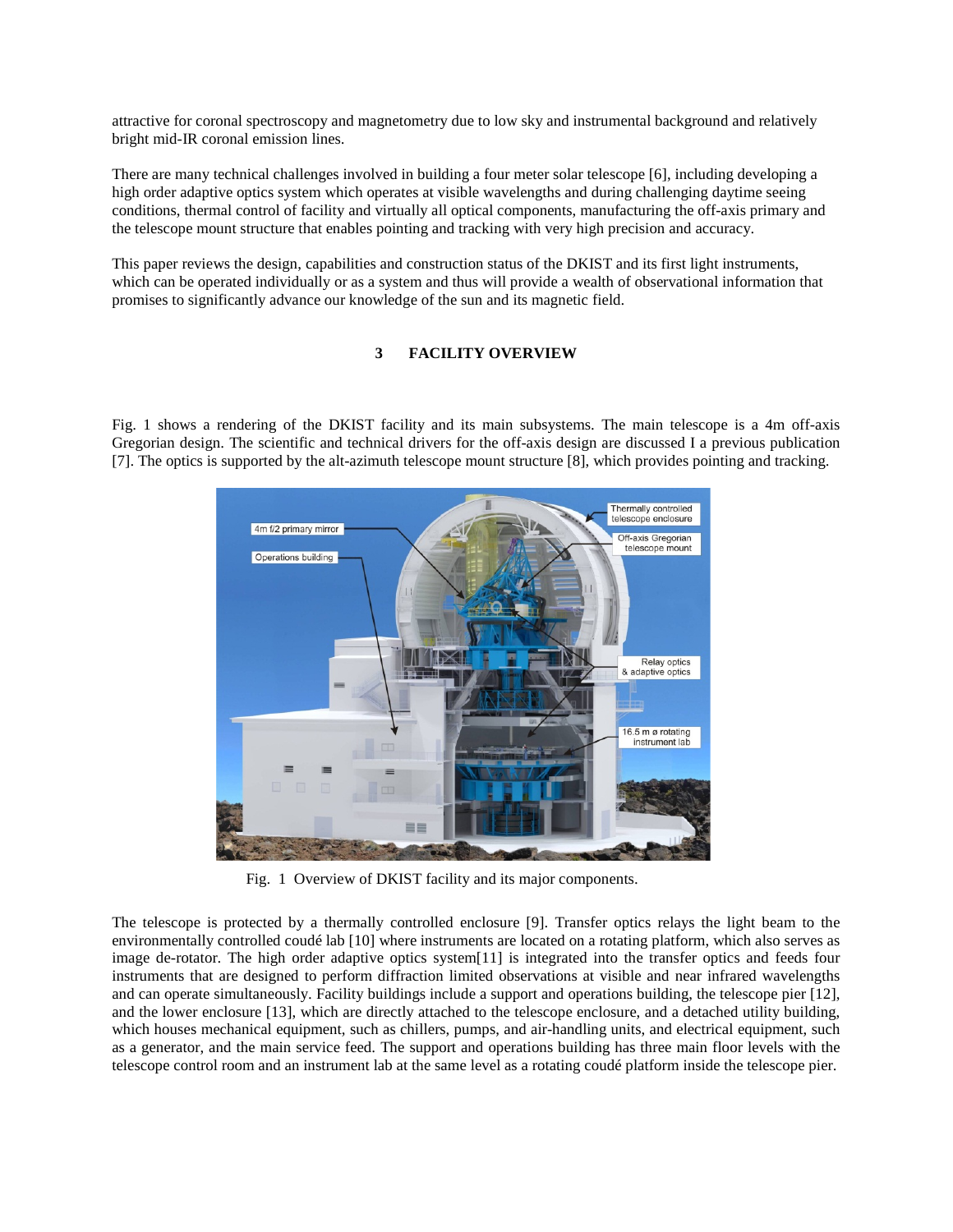Fig. 2 shows the entire optical path. The main mirror [14] is actively supported by 118 axial actuators. A heat stop in prime focus passes the 5 arcmin science field-of-view and rejects most of the 13kW solar heat load making thermal control of subsequent optical components a manageable problem. The 65 cm tip/tilt secondary is mounted on a hexapod and provides image motion compensation for the near limb coronal observations and future Nasmyth instruments. These components are grouped within the Top-End-Optical-Assembly (TEOA) [15]. The transfer



Fig. 2 DKIST optical path.

optics include a number of flat and powered mirrors that direct the light to the instrumentation in the coude lab and form images of the entrance pupil on the 0.2m aperture fast tip/tilt mirror (M5) and the deformable mirror (M10) .

Minimization of seeing effects along the optical path is crucial to meet the challenging imaging error budgets, which flow from the top level imaging performance requirements. Both active and passive thermal control strategies are incorporated throughout the project. The Facility Thermal Control System [16] provides master control to the distributed elements in order to safely and economically monitor and operate the thermal equipment and control site power demand.

A key component of the DKIST is the waveform correction system, which enables the required diffraction limited observations at high Strehl at visible and infrared wavelengths [11]. The high order adaptive optics system is based on a correlating Shack-Hartmann sensor capable of locking on extended sources. The deformable mirror with 1600 actuators provides the high order correction that is expected to achieve a Strehl of 0.6 at visible wavelengths and during excellent seeing conditions.

| тарк траницату асяди эреспісацопя. |                                         |  |  |
|------------------------------------|-----------------------------------------|--|--|
| <b>Design Feature</b>              | Specification                           |  |  |
| Aperture                           | 4 m (unblocked for low scattered light) |  |  |
| Field of View                      | 2 arcminutes                            |  |  |
| Image quality                      | Diffraction limited (aO/AO systems)     |  |  |
|                                    | $0.03$ " (25 km) @ 500 nm               |  |  |
| Spectral range                     | $380$ nm $-5000$ nm (first light)       |  |  |
|                                    | 380 nm - 28000 nm (effective range)     |  |  |
| Polarization accuracy              | $5 \times 10^{-4}$                      |  |  |
| Polarization sensitivity           | $10^{-5}$                               |  |  |
| Lifetime                           | $30+$ years                             |  |  |
|                                    |                                         |  |  |

### **Table 1 Summary design specifications.**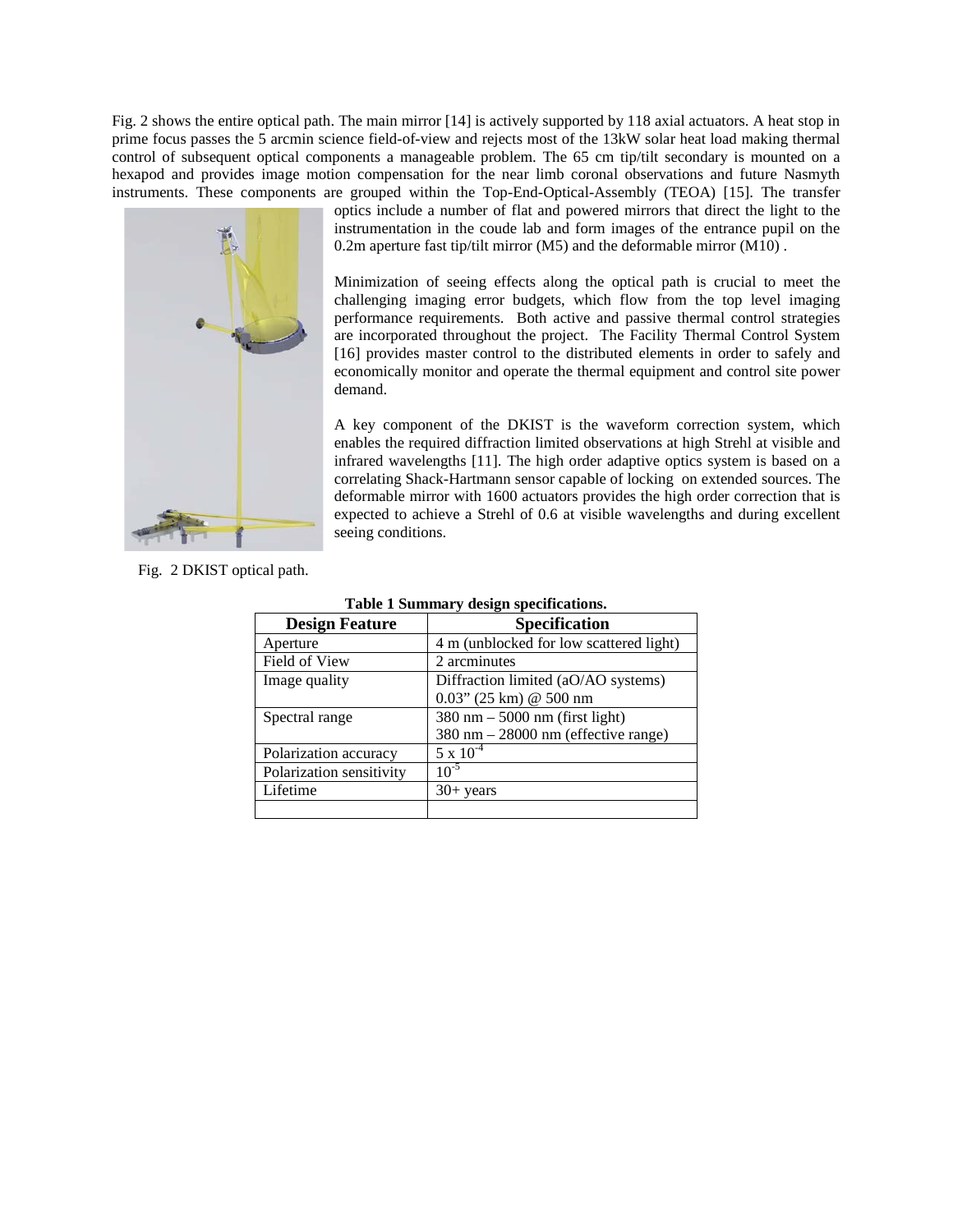

Fig. 3 First light instruments. Top left to bottom right: VISP, VTF, VBI, CRYO-NIRSP and DL-NIRSP.

## **4 FIRST LIGHT INSTRUMENTS**

The five first light instruments (Fig. 4) are described in two recent publications [17,18] and consist of the Visible Broad-band Imager (VBI), the Visible Tunable Filter (VTF), the Visible Spectro-Polarimeter (ViSP), the Diffraction-Limited Near-Infrared Spectro-Polarimeter (DL-NIRSP) and the Cryogenic Near-Infrared Spectro Polarimeter (Cryo-NIRSP). The VBI and the VTF provide broadband and narrowband imaging while the ViSP and the NIRSP instruments are spectrograph based instruments. All instruments share a camera and data handling system provided by the facility. Polarimetry calibration and modulation are also functions of facility subsystems. The ATST instruments build on significant heritage of instruments operated at current facilities, such as the DST. The goal is to operate these instruments in Service Mode [19] for the majority of available observing time. The data collected by all instruments will be processed to remove instrument and residual atmospheric signatures (Level 1) at the NSO-ATST Data Center located at NSO Headquarters in Boulder. Distribution of data products for a broad user base is a function of the Data Center. The Science Working Group (SWG) is defining standard data products for each of the instrument that will be available to the community. This is done in the context of the Critical Science Plan which will be executed during the first two years of operations and will address the top priority science questions laid out in the Science Requirements Document and continuously updated and refined by the SWG.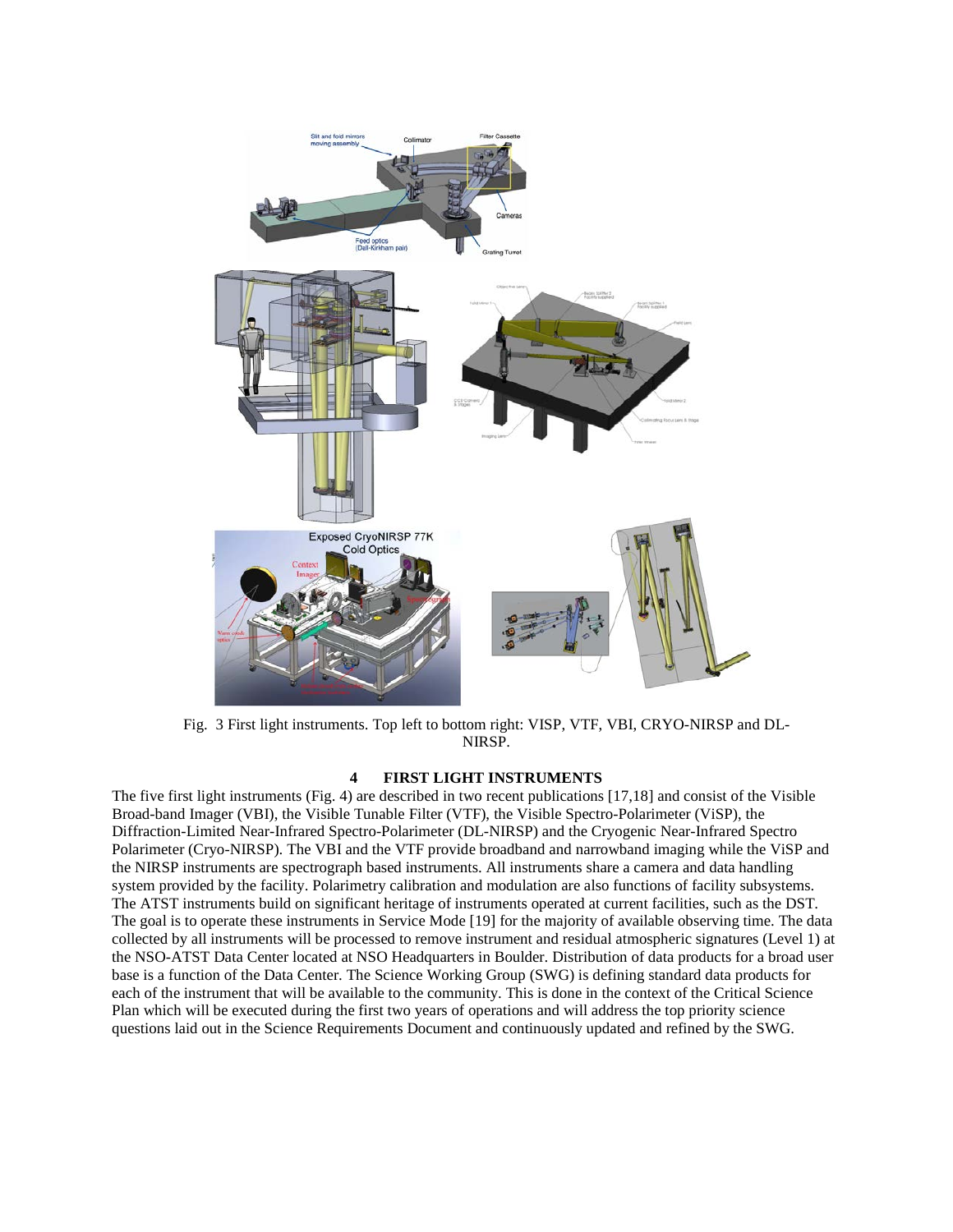| Component                                 | Company                  | <b>Location</b> | <b>Status</b>          |
|-------------------------------------------|--------------------------|-----------------|------------------------|
| <b>Telescope Mount Assembly</b>           | <b>Ingersoll Tools</b>   | Rockford, IL    | Coudé: Accepted        |
|                                           |                          |                 | Mount:Factory          |
|                                           |                          |                 | Testing                |
| Enclosure                                 | <b>AEC IDOM</b>          | Bilbao, Spain   | Accepted               |
| Optical Systems: M1                       | Schott AG (blank)        | Mainz, Germany  | Accepted               |
|                                           | UofA COS (grind/polish)  | Tucson, AZ      | In Progress            |
| Optical Systems: M1 Cell Assembly         | <b>AMOS</b>              | Liege, Belgium  | <b>Factory Testing</b> |
| Optical Systems: M2 (Top End Optical      | L <sub>3</sub>           | Pittsburgh, PA  | <b>Factory Testing</b> |
| Assembly)                                 |                          |                 |                        |
| Optical Systems: M3, M4, M6 (Transfer     | L <sub>3</sub>           | Pittsburgh, PA  | In Fabrication         |
| Optics)                                   |                          |                 |                        |
| Optical Systems: M5 (Wavefront Corr. Tip- | Physik Instrumente       | Auburn, MA      | Accepted               |
| Tilt)                                     |                          |                 |                        |
| Optical Systems: M7, M8, M9 (Coudé        | <b>TBD</b>               |                 | Contracting            |
| Optics)                                   |                          |                 |                        |
| Optical Systems: M10 (Deformable Mirror   | Xinetics                 | Devens, MA      | <b>Factory Testing</b> |
| Sys)                                      |                          |                 |                        |
| Optical Systems: Pol'n Calibration and    | Meadowlark<br>Optics     | Frederick, CO   | In Fabrication         |
| Analysis                                  | (Pol'n Opt)              |                 |                        |
| Site: Excavation                          | Tom's Backhoe & Exc.     | Kula, HI        | Complete *             |
| Site: Concrete                            | Reef, Rojac Trucking Inc | Wailuku, HI     | Complete *             |
| Site: Steel Erection                      | SteelTech Inc            | Lahaina, HI     | In Progress            |
| <b>Utility Building</b>                   |                          |                 | Accepted               |
| <b>Support and Operations Building</b>    |                          |                 | In Progress            |
| Site: Electrical                          | Du-Watts Electric Inc.   | Wailuku, HI     | In Progress            |
| Site: FTS/Plumbing                        | <b>TBD</b>               | TBD             | Planning               |
| <b>Instruments: Cryo-NIRSP</b>            | UH/IfA                   | Pukalani, HI    | In Fabrication         |
| <b>Instruments: DL-NIRSP</b>              | UH/IfA                   | Pukalani, HI    | <b>CDR 2014</b>        |
| Instruments: VBI                          | National Solar Observ.   | $\ast$          | Lab Testing            |
| <b>Instruments: ViSP</b>                  | High Altitude Observ.    | Boulder, CO     | <b>CDR 2015</b>        |
| <b>Instruments: VTF</b>                   | Kiepenheuer Institute f. | Freiburg,       | <b>CDR 2015</b>        |
|                                           | Solarp.                  | Germany         |                        |

Table 1 Summary of the high-level components with their contributing company/location and current status.

#### **5 CONSTRUCTION STATUS**

The DKIST construction effort leading to first light has been organized into component systems which are integrated into a facility capable of meeting the challenging technical and scientific requirements [5]. Table 2 summarizes the status of these components as well as the companies and regions contributing to the final observatory. Overall, most major elements of the observatory are through final designs and into fabrication with several critical elements accepted.

## *5.1 Enclosure*

The enclosure consists of the structure and mechanisms required to track and protect the telescope, providing a clear optical path to the Sun but preventing solar insolation outside the optical path, as well as supporting the thermal conditioning of the facility. The enclosure physical dimensions are: 72 ft [22 m] high and 87 ft [26.6m] in diameter. It will be erected on top of the Support and Operations Building lower enclosure which is at a height of 63.4 ft [19.3 m] for an overall facility height of 136 ft [41.4 m] (See [6] for details on the enclosure design). Unlike night-time facilities, the tracking of the enclosure and the solar aperture must be done with great precision. To facilitate a fast integration in the challenging environment at the summit of Haleakala, the enclosure was assembled at the IDOM factory in Hilfa, Spain and exercised through a range of performance verification tests to ensure compliance with all challenging controls and motion specifications. In particular, precise measurement throughout the structure was made to exhaustively explore the enclosure's response to wind, temperature changes and vibrations. All of these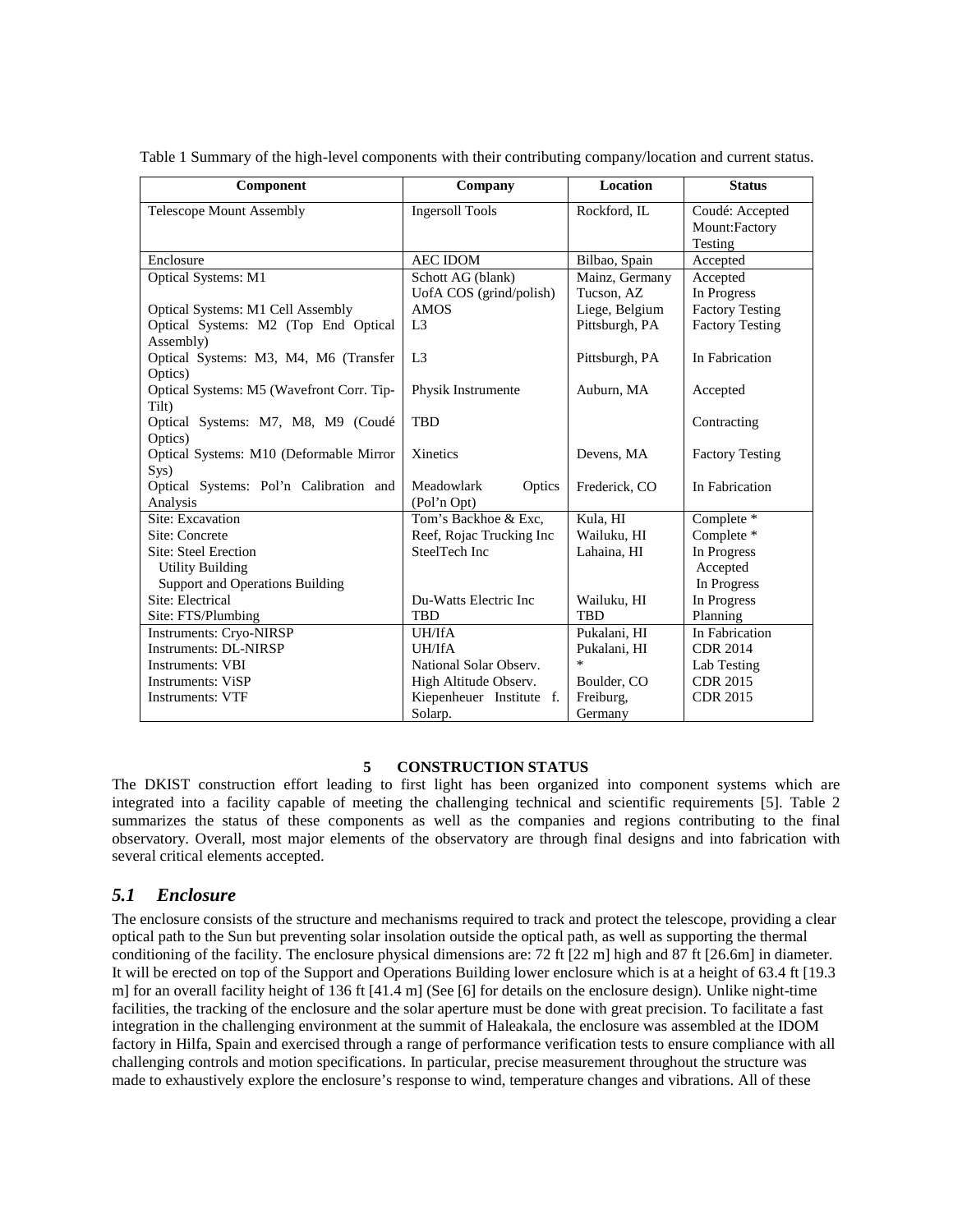tests were successfully passed and the enclosure is currently being shipped to Maui in preparation for assembly in the fall of 2014.



Fig. 4 The enclosure assembled at the AEC-IDOM Hilfa facility, Bilbao Spain (February 2014).

## *5.2 Coudé Rotator and Mount*

The Telescope Mount Assembly is composed of two major structures: 1) the Mount, 2) the Coudé Rotator. The platform is 16.5 meters in diameter and weighs approximately 115 tons. Given its size, mass and the criticality of maintaining a precise optical path to the instrument detectors, the Coudé Rotator has exacting requirements on its motion, and deviations from that motion (deflection and jitter) as it tracks a target. The Project awarded Ingersoll Tools, Inc the design and fabricate contract for the TMA. Again, with consideration of the challenges of integration on the summit, the Project opted to assemble and test the Coudé Rotator in the factory before installing at the site. Detailed factory testing has demonstrated that the Coudé Rotator meets all requirements and was accepted in June 2014 and is currently being shipped to Maui.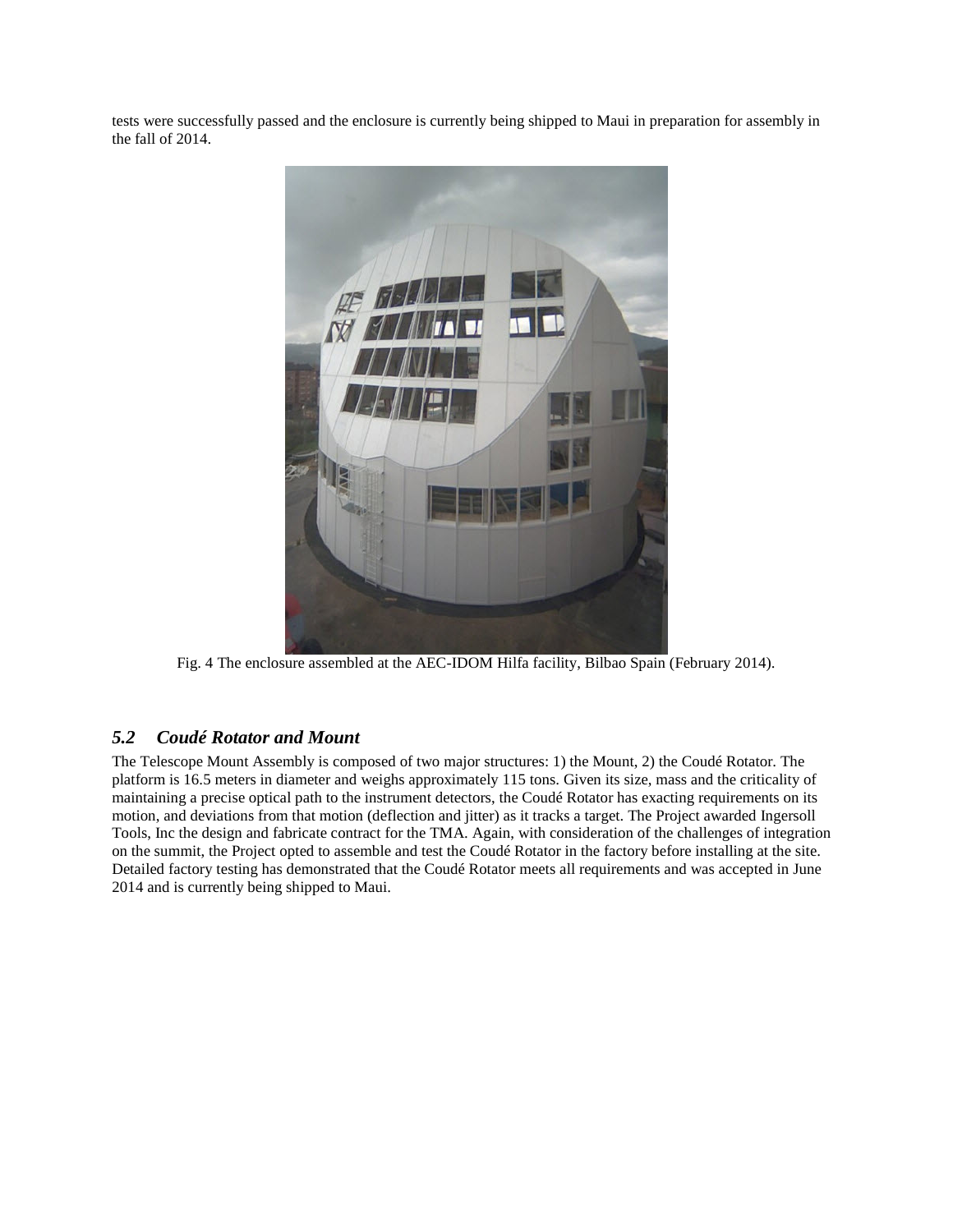

Fig. 5 Left: A picture of the Coudé Rotator in the Ingersoll, Inc. factory showing the dummy masses used to emulate the instrument loading. Right: The telescope mount structure with the two Nasmyth platforms and a partially assembled optical support structure.





Fig. 6 Left: The University of Arizona Optics lab showing (from front to back) the polishing support rig, stressed lap polishing head, the M1 blank in its box, and a commissioning blank (also produced by SCHOTT-AG) at the back of the room. Right: M1 cell assembly at AMOS in Begium.

## *5.3 M1 Blank and M1 Cell*

As noted above, the science cases drive a need for high spatial and temporal resolution and sensitivity, both of which are achieved with a large mirror aperture. For a solar telescope, this imposes challenging thermal properties on the primary to ensure that the imaging characteristics are not degraded due to the heavy thermal load on the optic. SCHOTT-AG were awarded the M1 Blank contract and have produced an ATST 4.26m primary blank using ZERODUR glass-ceramic. This material has an exceptionally small coefficient of thermal expansion coupled with mechanical strength that will resist deformation; the blank has a thickness of only  $\sim$ 3 in (76 mm) to enable efficient cooling from behind but weighs approximately 3 tons. The produced blank meets or exceeds all of the critical geometric (shape including the machining of the asphere), thermal (coefficient of thermal expansion) and optical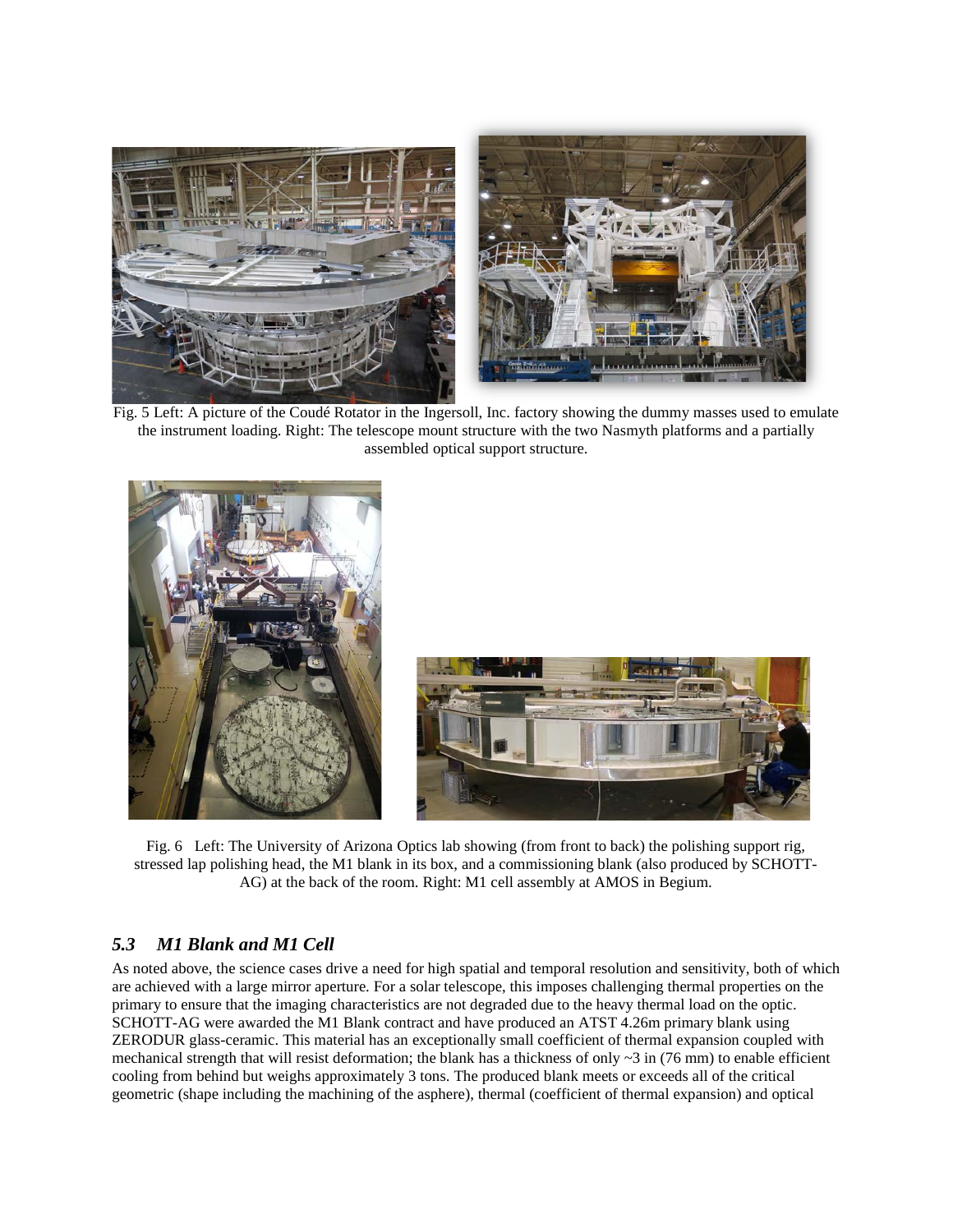(internal homogeneity, volume of inclusions) properties. The blank was accepted by the Project in January 2014 and has been received in Tucson, AZ by the University of Arizona's College of Optical Sciences; the UA COS team will perform the grinding and polishing on the M1 blank in preparation for coating and its operation. We expect this process to be concluded early in 2015.

The M1 mirror cell, which includes the active support and thermal control system is being manufactured at AMOS in Belgium and is approaching the factory acceptance testing phase. The full assembly is expected on site in late 2015.

## *5.4 Top-End-Optical-Assembly*

The TEOA consists of the heat stop in prime focus, the tip/tilt M2 assembly and a Lyot stop near a pupil plane located near the M2 [15]. L-3 Integrated Optical Systems Division has fabricated the 0.65-meter silicon carbide secondary mirror and support, including the mirror thermal management system and the mirror positioning and fast tip-tilt system shown in Fig.7 . The prime focus field stop and heat stop also build by L-3currently is undergoing factory testing utilizing a 10 kW laser to simulate the solar heat load.



Fig. 7 Left: Tip/Tilt secondary mirror. Right: Prime focus heat stop.

## *5.5 Wavefront Correction System*

The ATST has several correctors and sensors for wavefront correction[11]. The subsystems of the ATST wavefront correction system includes adaptive optics, which corrects atmospheric seeing at a minimum of 2 kHz update rates. The deformable mirror (DM) with 1600 actuators and a fast tip/tilt mirror provide high order correction and allow high Strehl imaging and spectroscopy even at visible wavelengths. The wave-front sensor is a correlating Shack Hartmann sensor with nearly 1400 sub-apertures. Post facto-image reconstruction is used, in particular, by the imaging instruments (VBI, VTF) to remove residual seeing effects and produce diffraction limited images and movies.

The main task of active optics is to correct slowly changing aberrations that may arise from gravitational and thermal deformations of the telescope structure and to keep the optical system aligned and the figure of the primary mirror within the allowed tolerances. The secondary mirror will also be used as an active element to correct focus and some higher order terms.

Fabrication and testing of key components is progressing on schedule. The fast-tip tilt mirror has been fabricated by Physik-Instrumented and has successfully completed testing. The fabrication of the DM is nearing completion and the wavefront sensor camera has been tested and integrated with the real time processing unit that performs the cross-correlations. Integration and testing will commence in the NSO labs in Boulder in August of 2015. Delivery to the Haleakala summit is scheduled for late 2017.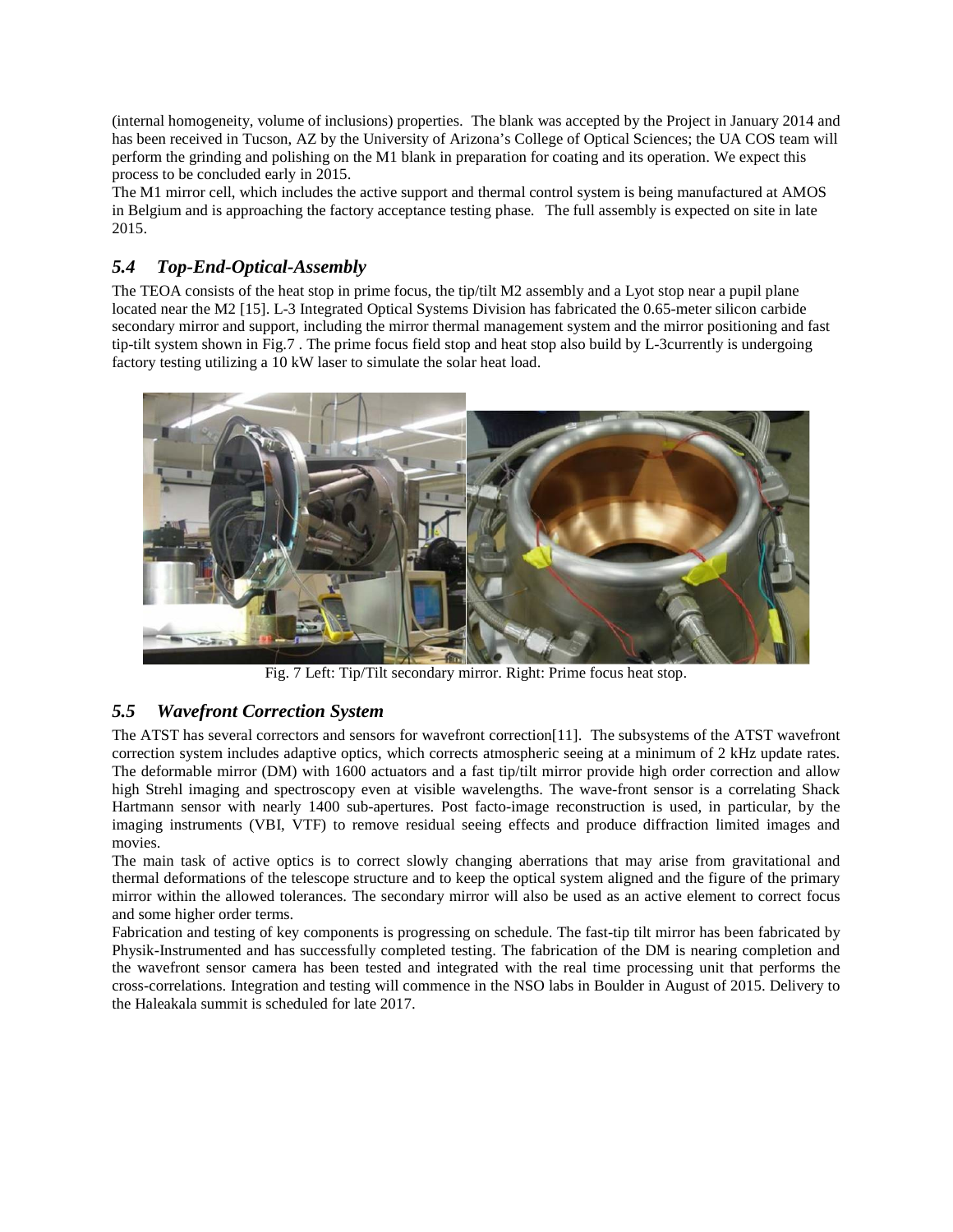

Fig. 8 The deformable mirror actuator array during assembly at Xinetics.

### **6 CONSTRUCTION SCHEDULE**

The ATST proposal passed its FDR in 2009 and received its first funding in January 2010, anticipating approximately an 8 year construction schedule. However, although construction formally started in January 2010, the project did not obtain all of the required permits for the start of site construction until November 2012 (nearly 3





years later). As a result, the unavoidably-serial progression of events on site (excavation, concrete foundations, concrete structures (telescope pier, coudé pier, lower enclosure), steel erection (enclosure, buildings, telescope mount assembly), optical system installation and integration, instrument installation and integration, science commissioning and verification) were delayed and a new baseline was developed and approved (NSF, NSB) in August of 2013. The current high level schedule is illustrated below, culminating in a start of operations for DKIST in July 2019.

#### **7 SUMMARY**

DKIST construction is progressing according to schedule and is expected to be fully operational in mid-2019. In spite of the many technical and logistical challenges the project is on track to become the world's premier resource for solar research. The Haleakala site is unique in that it provides excellent seeing and coronal sky conditions and